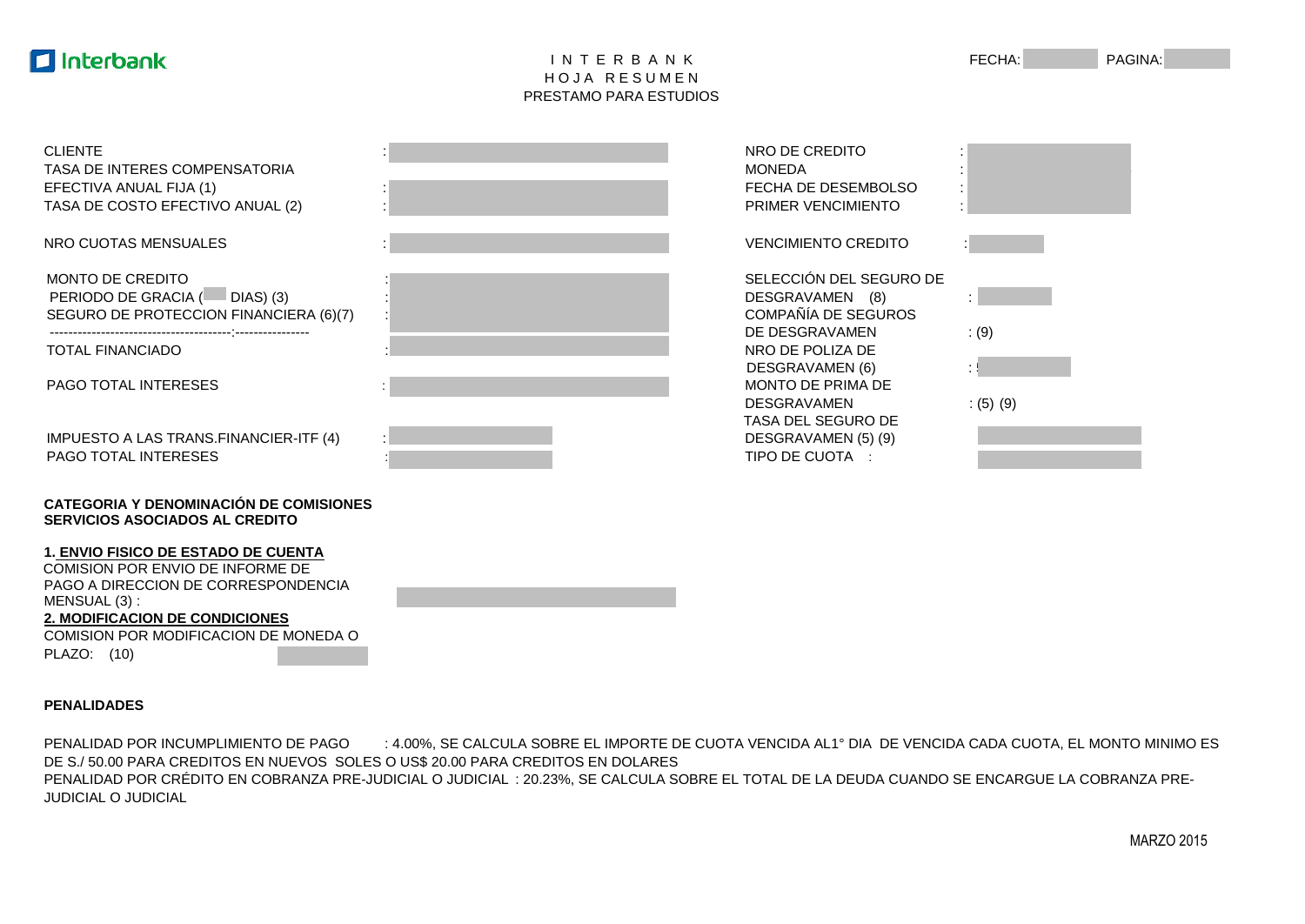ANTE EL INCUMPLIMIENTO DEL PAGO SEGUN LAS CONDICIONES PACTADAS, SE PROCEDERA A REALIZAR EL REPORTE CORRESPONDIENTE A LAS CENTRALES DE RIESGO CON LA CALIFICACION QUE CORRESPONDA, DE CONFORMIDAD CON EL REGLAMENTO PARA LA EVALUACION Y CLASIFICACION DEL DEUDOR Y LA EXIGENCIA DE PROVISIONES VIGENTE.

| <b>INFORMACIÓN RELEVANTE:</b><br><b>MONTO DEL PRESTAMO:</b> | EL MONTO EFECTIVAMENTE APROBADO SERÁ COMUNICADO AL DESEMBOLSO DEL CRÉDITO.                                                                                                                                                                                                                                                                                                                                                                                                                                                                                                                                                                                                                                                                                                                                                                                                                                                                               |
|-------------------------------------------------------------|----------------------------------------------------------------------------------------------------------------------------------------------------------------------------------------------------------------------------------------------------------------------------------------------------------------------------------------------------------------------------------------------------------------------------------------------------------------------------------------------------------------------------------------------------------------------------------------------------------------------------------------------------------------------------------------------------------------------------------------------------------------------------------------------------------------------------------------------------------------------------------------------------------------------------------------------------------|
| <b>HOJA RESUMEN:</b>                                        | LA HOJA RESUMEN GENÉRICA CONTIENE INFORMACIÓN DETALLADA SOBRE EL IMPORTE DEL CRÉDITO Y<br>CONDICIONES DEL MISMO, BENEFICIOS, TARIFARIO, COMISIONES, GASTOS, CONCEPTOS QUE SE<br>APLICARAN POR INCUMPLIMIENTO, FACTURACIÓN, PAGOS, SEGUROS, TRIBUTOS, TASA DE INTERÉS,<br>PAGOS ANTICIPADOS, PAGOS EN EXCESO, ENTRE OTRA INFORMACIÓN RELEVANTE PARA EL CONTRATO.                                                                                                                                                                                                                                                                                                                                                                                                                                                                                                                                                                                          |
| <b>PERIODO DE GRACIA:</b>                                   | ES EL PERIODO QUE TRANSCURRE ENTRE EL DESEMBOLSO DEL CREDITO Y EL DIA QUE CORRESPONDA AL<br>MES INMEDIATO ANTERIOR A LA FECHA DEL PRIMER PAGO. DURANTE ESTE PERIODO SE GENERAN<br>INTERESES COMPENSATORIOS Y LA OBLIGACION DEL PAGO DEL MONTO CORRESPONDIENTE AL SEGURO<br>DE DESGRAVAMEN. DICHOS MONTOS SERAN FINANCIADOS POR EL BANCO EN LAS MISMAS CONDICIONES<br>DEL CREDITO Y AL FINAL DEL PERIODO DE GRACIA FORMARAN PARTE DEL CAPITAL PARA EL CALCULO DEL<br><b>IMPORTE DE LAS CUOTAS.</b>                                                                                                                                                                                                                                                                                                                                                                                                                                                        |
| <b>FIADOR SOLIDARIO:</b>                                    | DE SER EL CASO, LA FIANZA SOLIDARIA ESTA CONSTITUIDA DE MANERA ILIMITADA Y POR PLAZO<br>INDETERMINADO HASTA LA CANCELACION DEL INTEGRO DEL MONTO ADEUDADO POR EL CLIENTE A LA<br>FIRMA DEL CONTRATO. EL FIADOR ACEPTO LAS RENOVACIONES O PRORROGAS QUE INTERBANK PUDIESE<br>OTORGAR AL CLIENTE.                                                                                                                                                                                                                                                                                                                                                                                                                                                                                                                                                                                                                                                          |
| <b>CANCELACION ANTICIPADA:</b>                              | EL CLIENTE TIENE DERECHO A EFECTUAR LA CANCELACION ANTICIPADA DEL CREDITO, CON LA<br>CONSIGUIENTE LIQUIDACION DE INTERESES AL DIA DE PAGO, DEDUCIENDOSE COMISIONES Y GASTOS, SIN<br>QUE RESULTEN APLICABLES COMISIONES, GASTOS O PENALIDADES.                                                                                                                                                                                                                                                                                                                                                                                                                                                                                                                                                                                                                                                                                                            |
| <b>PAGOS ANTICIPADOS Y ADELANTO DE CUOTAS:</b>              | CUANDO SE REALICEN PAGOS POR ENCIMA DE LA CUOTA EXIGIBLE EN EL PERIODO, EL CLIENTE TIENE<br>DERECHO A ELEGIR POR ALGUNA DE LAS SIGUIENTES MODALIDADES: (i) PAGO ANTICIPADO: MONTO<br>DESTINADO AL PAGO DEL CAPITAL DEL CREDITO, REDUCIENDO INTERESES, COMISIONES Y GASTOS AL DIA<br>DEL PAGO. PODRA ESCOGER ENTRE: (I) REDUCCION DEL MONTO DE LA CUOTA MANTENIENDO EL PLAZO<br>ORIGINAL DEL CREDITO O (II) REDUCCION DEL NUMERO DE CUOTAS CON LA CONSECUENTE REDUCCION DEL<br>PLAZO DE CREDITO. EN CASO NO SE CUENTE CON DICHA ELECCION, INTERBANK REDUCIRA EL NUMERO DE<br>CUOTAS EN CUALQUIERA DE LOS CASOS Y A SOLICITUD DEL CLIENTE, INTERBANK ENTREGARA EL<br>CRONOGRAMA DE PAGOS MODIFICADO DENTRO DE LOS 7 DIAS CALENDARIO POSTERIORES A LA SOLICITUD.<br>(ii) ADELANTO DE CUOTAS: MONTO DESTINADO AL PAGO DE LAS CUOTAS INMEDIATAMENTE POSTERIORES A<br>LA EXIGIBLE EN EL PERIODO, SIN LA REDUCCION DE INTERESES, COMISIONES Y GASTOS. CUANDO SE |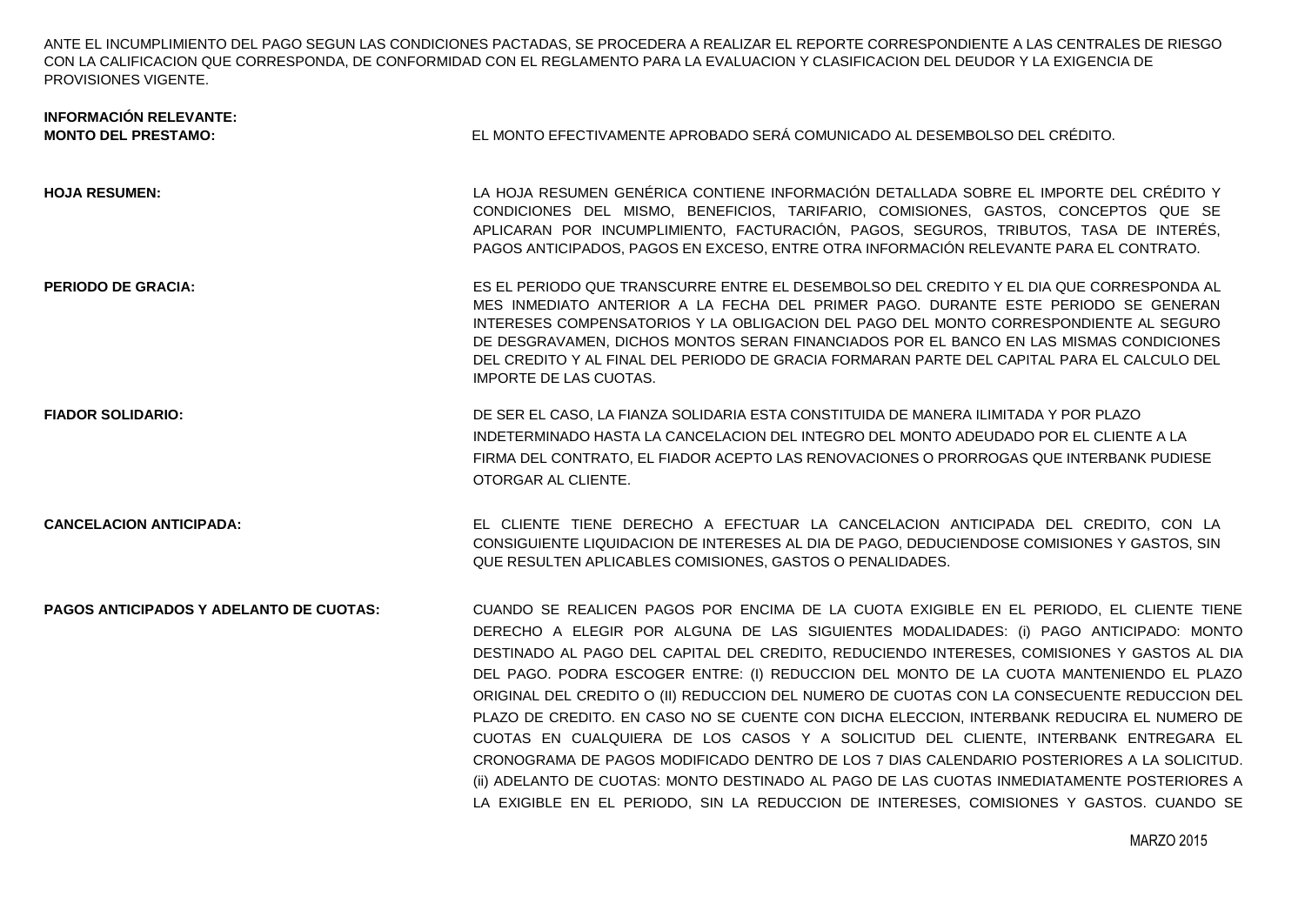REALICE UN PAGO MENOR O IGUAL A DOS CUOTAS (SE INCLUYE AQUELLA EXIGIBLE EN EL PERIODO) Y EL CLIENTE NO HAYA MANIFESTADO SU ELECCION, SE CONSIDERARA COMO ADELANTO DE CUOTAS, SALVO QUE SE SOLICITE EXPRESAMENTE QUE APLIQUE COMO PAGO ANTICIPADO.

**PAGOS EN EXCESO:** EN CASO QUE, POR DOLO O CULPA DEBIDAMENTE ACREDITADOS, EL CLIENTE FUESE INDUCIDO A ERROR Y, COMO CONSECUENCIA DE ELLO REALIZA UN PAGO EN EXCESO DICHO MONTO SERÁ RECUPERABLE Y DEVENGARÁ HASTA SU DEVOLUCIÓN EL MÁXIMO DE LA SUMA POR CONCEPTO DE INTERESES COMPENSATORIO Y MORATORIO QUE SE HAYAN PACTADO PARA LA OPERACIÓN CREDITICIA O, EN SU DEFECTO, EL INTERÉS LEGAL.

NOTA: EVITA EL INCREMENTO DE TU ÚLTIMA CUOTA, CANCELANDO TUS OBLIGACIONES EN LAS FECHAS INDICADAS EN EL PRESENTE CRONOGRAMA DE PAGO.

(1) ANO BASE DE 360 DIAS.

(2) EL CÁLCULO DE LA TASA DE COSTO EFECTIVO PROCEDERA BAJO EL SUPUESTO DE CUMPLIMIENTO DE TODAS LAS CONDICIONES PACTADAS.

(3) LA COMISION SE COBRA MENSUALMENTE DURANTE LA VIGENCIA DEL CREDITO Y NO ESTA AFECTA A INTERESES. EN LOS CASOS DE CANCELACION ANTICIPADA, SE COBRARA LA COMISION QUE SE HAYA DEVENGADO HASTA LA FECHA EN QUE SE REALIZA LA CANCELACION DEL CREDITO. EL INFORME ES SOLO A SOLICITUD DEL CLIENTE.

(4) SE APLICA SOBRE EL IMPORTE DE CREDITO DESEMBOLSADO Y SOBRE CUALQUIER PAGO EFECTUADO.

(5) COBRO MENSUAL SE CALCULA SOBRE EL SALDO DE CAPITAL DEL CREDITO Y SOBRE EL MONTO DE LOS INTERESES DE CADA CUOTA.

- (6) POLIZA EMITIDA POR INTERSEGURO COMPANIA DE SEGUROS DE VIDA S.A.A.
- (7) ESTE SEGURO ES FACULTATIVO. EN CASO LO ADQUIERA, EL IMPORTE DE LA PRIMA SERA INCLUIDA EN EL CAPITAL Y FINANCIADA SEGUN LAS CONDICIONES DEL CREDITO.

(8) EL CLIENTE NO TIENE LA OBLIGACION DE TOMAR EL SEGURO DE INTERBANK, PUEDE ENDOSAR EL SUYO (YA EXISTENTE) A FAVOR DE INTERBANK Y/O UNO SIMILAR PROVISTO POR OTRA COMPANIA.

(9) EL NUMERO DE POLIZA, COMPANIA DE SEGUROS, MONTO DE LA PRIMA Y TASA, SERAN LOS INDICADOS EN LOS RESPECTIVOS DOCUMENTOS QUE SE ENCONTRARAN AL ALCANCE DEL CLIENTE AL MOMENTO DE FIRMAR LA PRESENTE HOJA DE RESUMEN.

(10) A SOLICITUD DEL CLIENTE. SE REALIZARÁ UNA PREVIA EVALUACION ANTES DE PROCEDER CON LA MODIFICACION

## **INFORMACIÓN DEL CRONOGRAMA DE PAGOS**

LOS IMPORTES INDICADOS EN EL CRONOGRAMA DE PAGOS QUE FORMA PARTE DE LA PRESENTE HOJA RESUMEN, SON REFERENCIALES Y PODRAN VARIAR POR LOS SIGUIENTES MOTIVOS:

A. CUANDO LA FECHA DE VENCIMIENTO RECAE SOBRE UN DIA NO UTIL (SABADO, DOMINGO O FERIADO) Y EL PAGO SE REALIZA EL PRIMER DIA UTIL SIGUIENTE. B. CUANDO EL MONTO PAGADO ES MAYOR O MENOR A AL CUOTA INDICADA.

C. CUANDO EL PAGO SE REALIZA ANTES O DESPUES DE LA FECHA DE VENCIMIENTO INDICADA.

LAS DIFERENCIAS QUE SE GENEREN COMO CONSECUENCIA DE LOS TRES PUNTOS ANTERIORES SE REFLEJARAN EN EL MONTO DE LA ULTIMA CUOTA